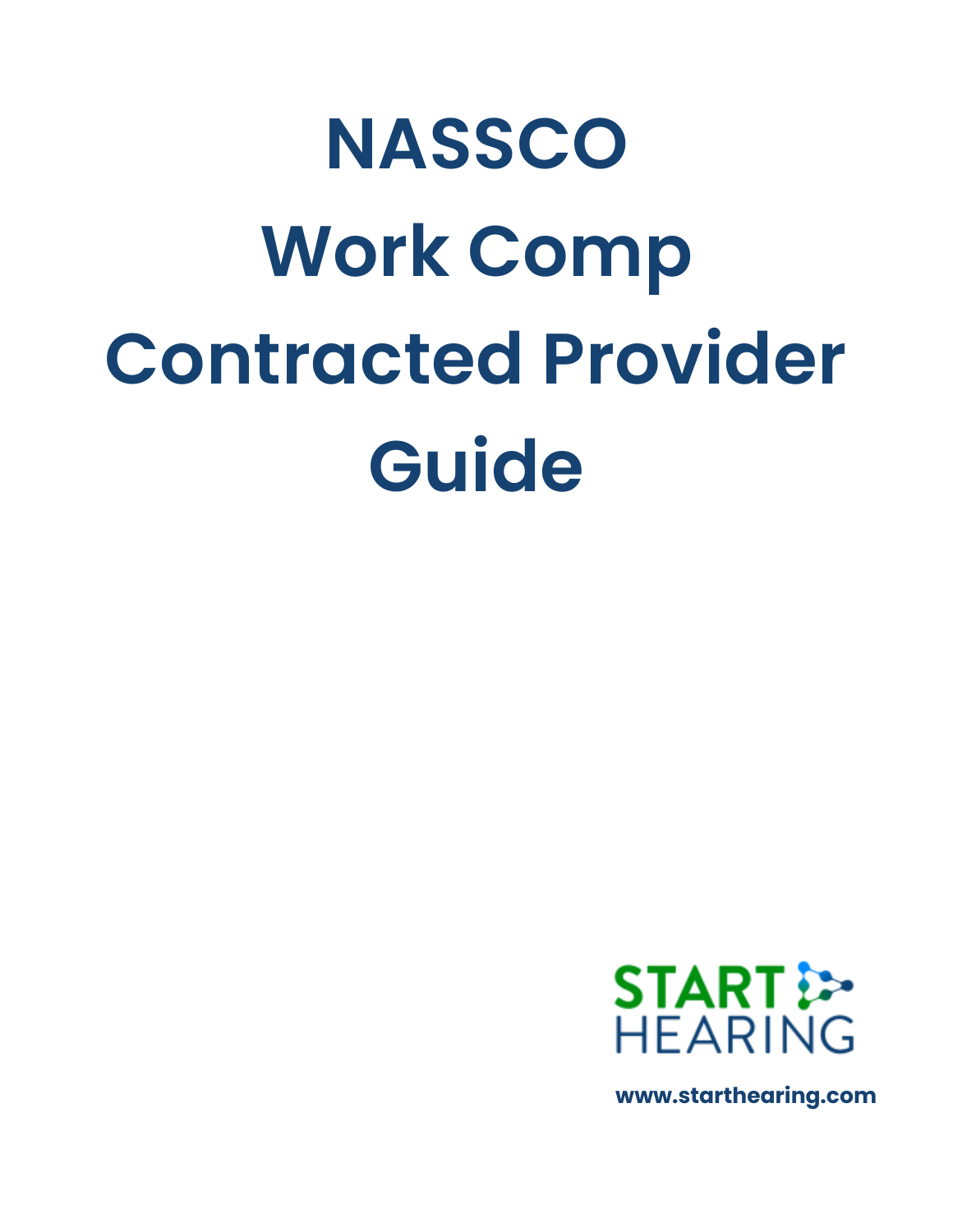

# **Table of Contents**

# **Start Hearing Contact Information**

**Starkey - ATTN: Start Hearing** 6700 Washington Ave S **Eden Prairie, MN 55344-3405**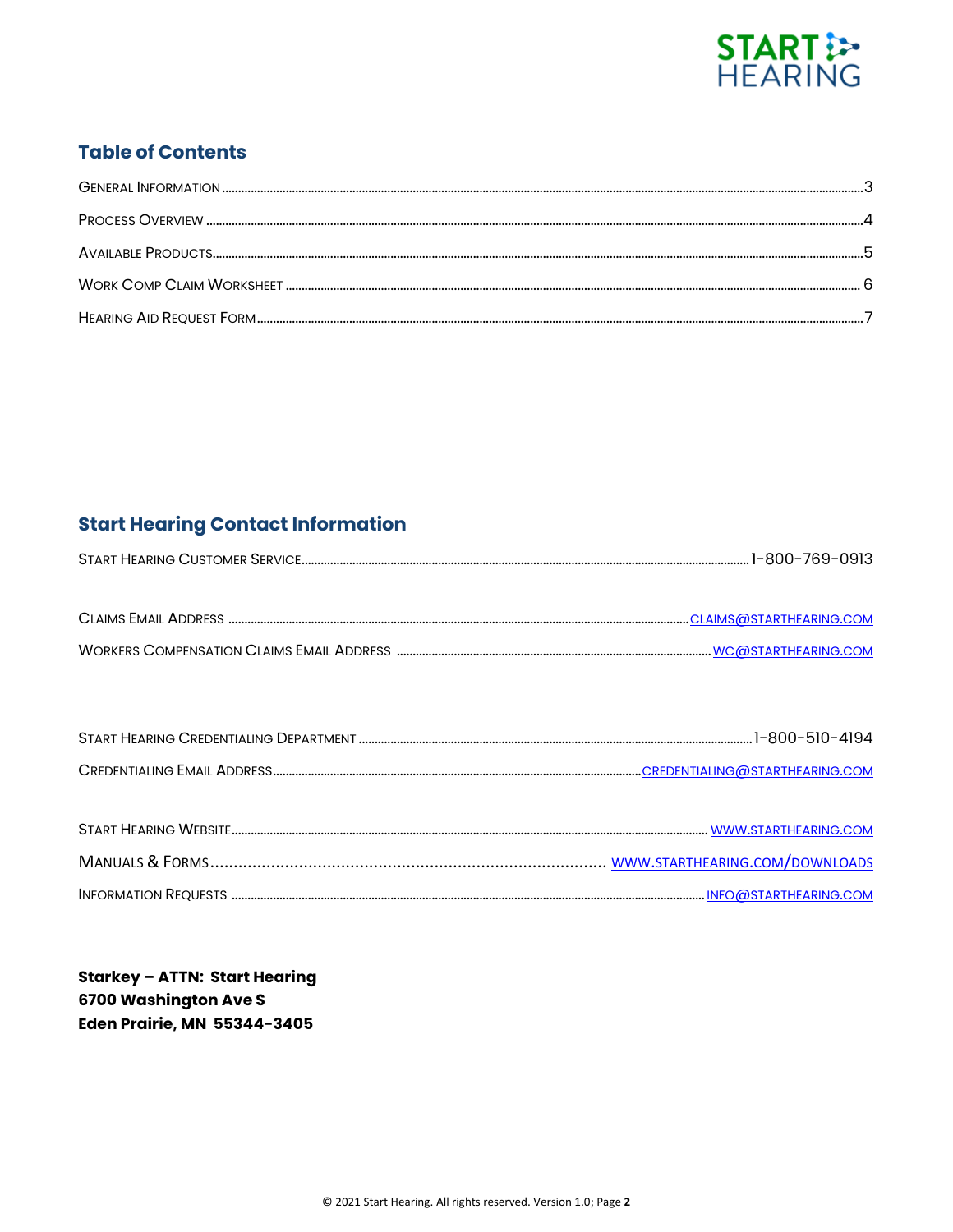

### **General Information**

- **Eligibility**
	- o Workers Compensation members are eligible when the contract indicates it is appropriate.

#### • **Member Portion**

- o Members are not responsible for any fees on services or products approved by Workers Compensation carrier.
- o Patients are responsible for all fees on non-approved products.
- **Loss & Damage**
	- o All hearing aids have a 3-year warranty.
	- o Can be used once per aid.
- **Batteries**
	- o One carton per aid will ship with the initial order.
- **Earmolds & Receivers**
	- o All products require a PO from the workers compensation carrier.

#### • **Replacement earmolds & receivers**

- o Requires a PO from the workers compensation carrier.
- o Billable once every 12 months for receivers.
- o Billable once every 6 months for earmolds.
- **Exchanges**
	- o Must be approved by the workers compensation carrier.
	- o New PO and order will be sent to Starkey ATTN: Start Hearing.
- **Remakes**
	- o Covered under warranty for the first year.
- **Returns**
	- o Must be processed within the 60-day trial period.
	- $\circ$  Fitting fees are not returned if the patient was fit and has worn the hearing aids.
- **Repairs**
	- o Requires a PO from workers compensation carrier.
	- o Repair form should include the PO and sent to Starkey ATTN: Start Hearing.
- **Services**
	- o During the first year of warranty, hearing aid checks, programming, cleaning, and adjustments are not billable to the workers compensation carrier or the patient.
	- o All services after the one-year warranty require a PO from the carrier.
- **Accessories**
	- o Available if approved by the workers compensation contract.

# **\*All services and products require a PO from NASSCO Work Comp.**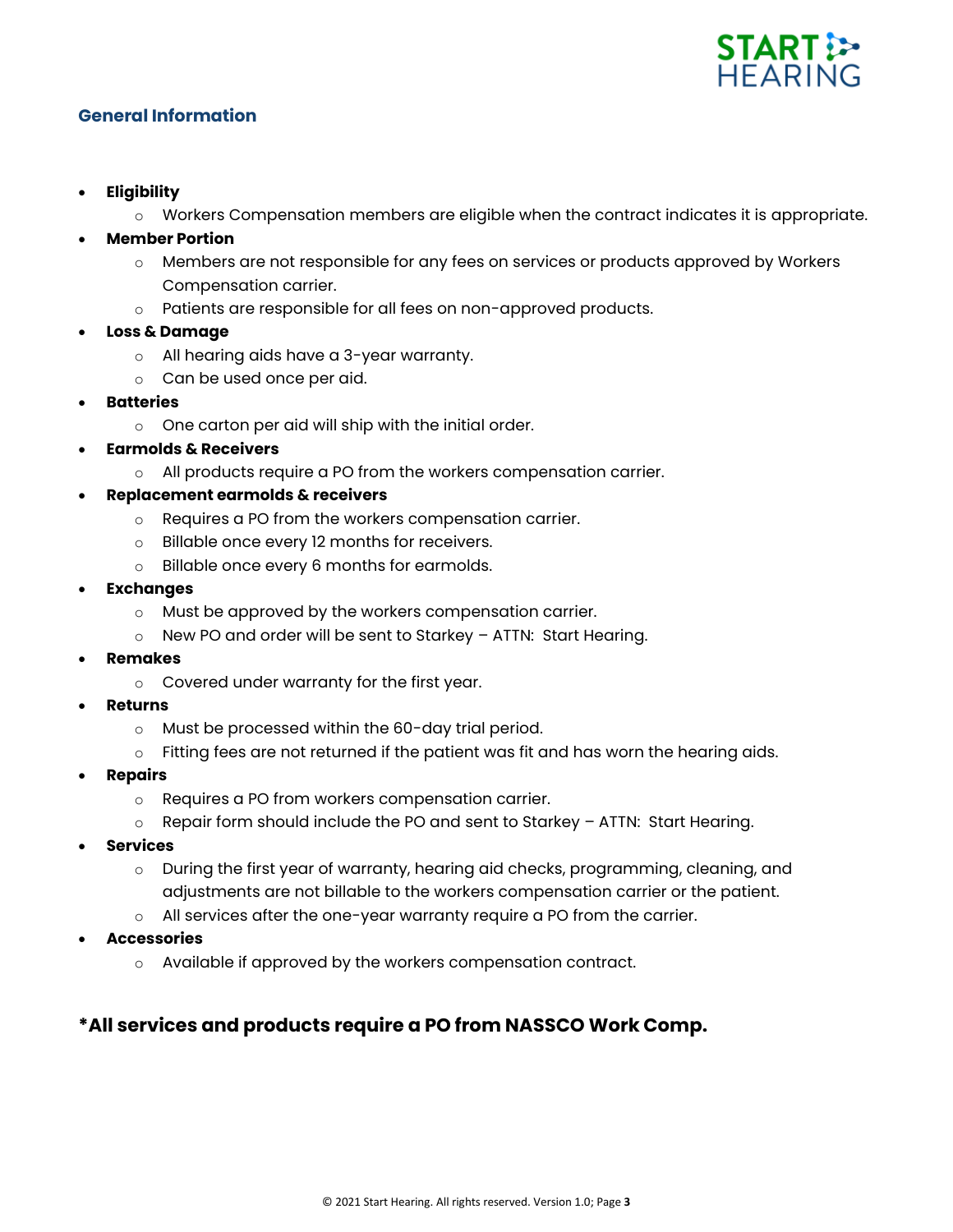

# **Process Overview**

- 1. NASSCO will receive a work comp case and contact Start Hearing to obtain a referral for the patient.
- 2. Start Hearing will find a credentialed provider for the patient.
- 3. Provider will assess the patient and recommend product.
- 4. Provider will send hearing **aid order form** and **claim worksheet** to Start Hearing.
	- All requests must include the exact hearing aid(s), earmolds, receivers (standard or AP receiver), any and all accessory items being requested.
- 5. Start Hearing will email NASSCO to review requested products.
- 6. NASSCO will verify benefits and approve product recommendation
- 7. NASSCO will email Start Hearing with the approval.
- 8. Start Hearing will process any standard order and ship approved products to provider.
	- If custom order, Start Hearing will inform provider to send impressions to Starkey, ATTN: Start **Hearing**
- 9. Provider will fit the patient and send Confirmation of Delivery form to: [claims@starthearing.com](mailto:claims@starthearing.com)

| Program                   | Low<br>(1200) | <b>Select</b><br>(1600) | <b>Advanced</b><br>(2000) | <b>Premium</b><br>(2400) |
|---------------------------|---------------|-------------------------|---------------------------|--------------------------|
| <b>Out of Pocket Fees</b> | \$0           | \$0                     | \$0                       | \$0                      |
| Warranty                  | 3 Year        | 3 Year                  | 3 Year                    | 3 Year                   |

# **Billable Services**

- **Repair – In or out of warranty**
	- o Billable with a PO from NASSCO Work Comp.

#### • **Hearing Aid Check (V5011)**

- o Cannot be billed within the first year of the fitting date.
- o PO from NASSCO is required.

## • **Programming (V5013)**

- o Cannot be billed within the first year of the fitting date.
- o PO from NASSCO is required.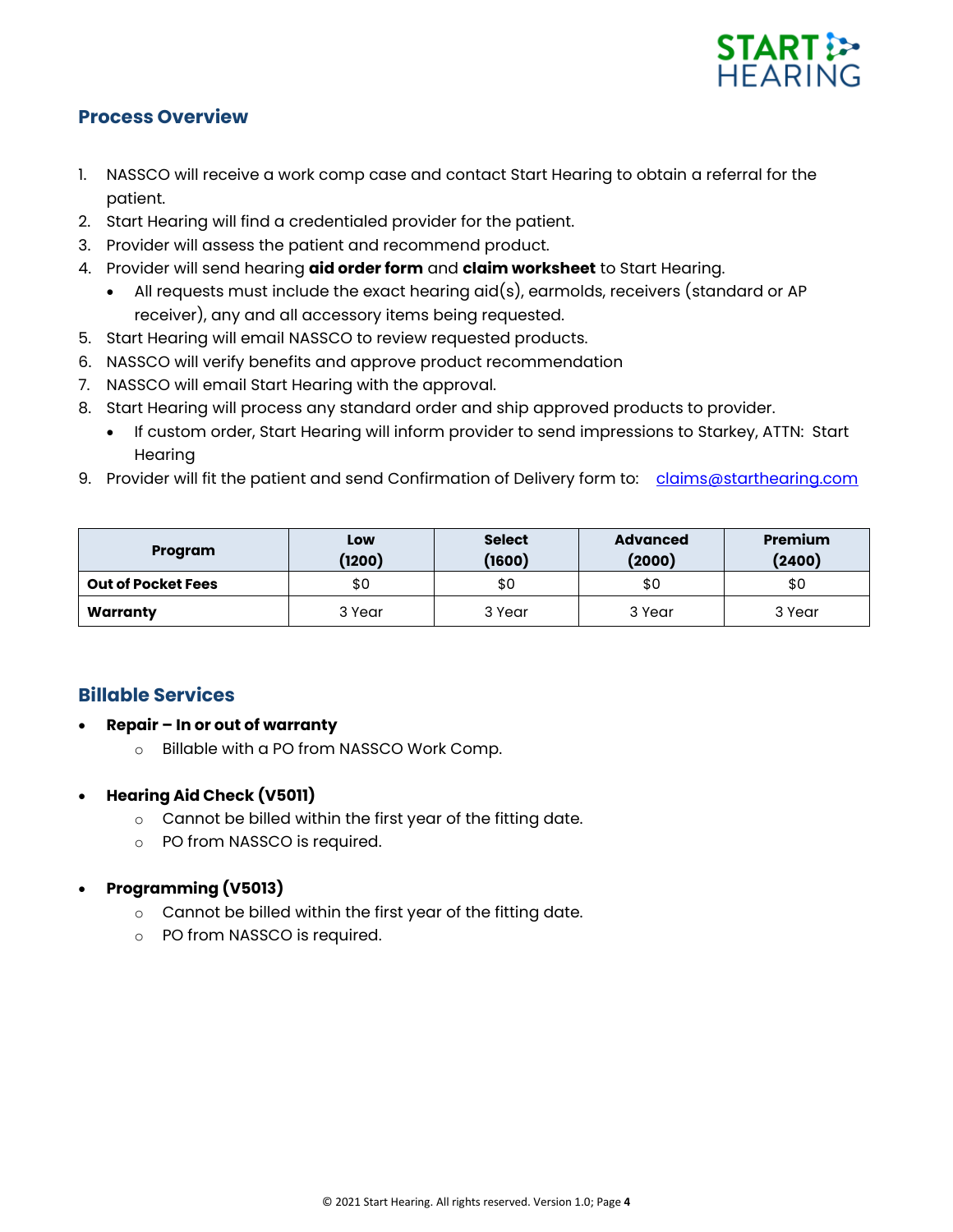

# **Available Products – NASSCO**

|                     |                                                                                                                                                                                                                  | <b>Starkey</b>                                                                                                                                                                                                             | AUDIBEL.                                                                                                                                                                |                                                                                                                                                                                                            |  |
|---------------------|------------------------------------------------------------------------------------------------------------------------------------------------------------------------------------------------------------------|----------------------------------------------------------------------------------------------------------------------------------------------------------------------------------------------------------------------------|-------------------------------------------------------------------------------------------------------------------------------------------------------------------------|------------------------------------------------------------------------------------------------------------------------------------------------------------------------------------------------------------|--|
| $-2400$<br>Premium  | Evolv AI 2400 ITE Rechargeable<br>Evolv AI 2400 HS Rechargeable<br>Evolv AI 2400 ITC Rechargeable<br>Evolv AI 2400 RIC Rechargeable*<br>Evolv AI 2400 BTE Rechargeable<br>Picasso i2400 ITC<br>Picasso i2400 ITE | Evolv AI 2400 CIC<br>Evoly AI 2400 NW CIC 312<br><b>Evolv AI 2400 NW CIC 10</b><br>Evolv AI 2400 NW IIC 10<br>Evolv AI 2400 BTE 13*<br>Evoly AI 2400 BTE 13 Power Plus<br>Evoly AI 2400 mRIC 312<br>Evolv AI 2400 RIC 312* | Arc AI 2400 ITE Rechargeable<br>Arc Al 2400 ITC Rechargeable<br>Arc Al 2400 RIC Rechargeable*<br>Arc Al 2400 BTE Rechargeable<br>Davinci i2400 ITC<br>Davinci i2400 ITE | <b>Arc AI 2400 CIC</b><br>Arc AI 2400 NW CIC 312<br>Arc AI 2400 NW CIC 10<br>Arc AI 2400 NW IIC 10<br>Arc AI 2400 BTE 13*<br>Arc AI 2400 BTE 13 Power Plus<br>Arc AI 2400 mRIC 312<br>Arc AI 2400 RIC 312* |  |
| $-2000$<br>Advanced | Evolv AI 2000 ITE Rechargeable<br>Evolv AI 2000 HS Rechargeable<br>Evolv AI 2000 ITC Rechargeable<br>Evolv AI 2000 RIC Rechargeable*<br>Evolv AI 2000 BTE Rechargeable<br>Picasso i2000 ITC<br>Picasso i2000 ITE | Evolv AI 2000 CIC<br>Evolv AI 2000 NW CIC 312<br><b>Evolv AI 2000 NW CIC 10</b><br>Evolv AI 2000 BTE 13*<br>Evoly AI 2000 BTE 13 Power Plus<br>Evolv AI 2000 mRIC 312<br>Evolv AI 2000 RIC 312*                            | Arc AI 2000 ITE Rechargeable<br>Arc Al 2000 ITC Rechargeable<br>Arc Al 2000 RIC Rechargeable*<br>Arc AI 2.00 BTE Rechargeable<br>Davinci i2000 ITC<br>Davinci i2000 ITE | <b>Arc AI 2000 CIC</b><br>Arc AI 2000 NW CIC 312<br>Arc AI 2000 NW CIC 10<br>Arc AI 2000 BTE 13*<br>Arc AI 2000 BTE 13 Power Plus<br>Arc AI 2000 mRIC 312<br>Arc AI 2000 RIC 312*                          |  |
| $-1600$<br>Select   | Evolv AI 1600 ITE Rechargeable<br>Evolv AI 1600 HS Rechargeable<br>Evolv AI 1600 ITC Rechargeable<br>Evolv AI 1600 RIC Rechargeable*<br>Evolv AI 1600 BTE Rechargeable<br>Picasso i1600 ITC<br>Picasso i1600 ITE | Evolv AI 1600 CIC<br>Evolv AI 1600 NW CIC 312<br><b>Evolv AI 1600 NW CIC 10</b><br>Evolv AI 1600 BTE 13*<br>Evoly AI 1600 BTE 13 Power Plus<br>Evolv AI 1600 mRIC 312<br>Evolv AI 1600 RIC 312*                            | Arc AI 1600 ITE Rechargeable<br>Arc AI 1600 ITC Rechargeable<br>Arc Al 1600 RIC Rechargeable*<br>Arc AI 1600 BTE Rechargeable<br>Davinci i1600 ITC<br>Davinci i1600 ITE | <b>Arc AI 1600 CIC</b><br>Arc AI 1600 NW CIC 312<br>Arc AI 1600 NW CIC 10<br>Arc AI 1600 BTE 13*<br>Arc AI 1600 BTE 13 Power Plus<br>Arc AI 1600 mRIC 312<br>Arc AI 1600 RIC 312*                          |  |
| $-1200$<br>ιον      | Evolv AI 1200 ITE Rechargeable<br>Evolv AI 1200 HS Rechargeable<br>Evolv AI 1200 ITC Rechargeable<br>Evolv AI 1200 RIC Rechargeable*<br>Evolv AI 1200 BTE Rechargeable<br>Picasso il200 ITC<br>Picasso il200 ITE | Evolv AI 1200 CIC<br>Evolv AI 1200 NW CIC 312<br><b>Evolv AI 1200 NW CIC 10</b><br>Evolv AI 1200 BTE 13*<br>Evoly AI 1200 BTE 13 Power Plus<br>Evoly AI 1200 mRIC 312<br>Evolv AI 1200 RIC 312*                            | Arc AI 1200 ITE Rechargeable<br>Arc AI 1200 ITC Rechargeable<br>Arc Al 1200 RIC Rechargeable*<br>Arc AI 1200 BTE Rechargeable<br>Davinci il200 ITC<br>Davinci il200 ITE | <b>Arc AI 1200 CIC</b><br>Arc AI 1200 NW CIC 312<br>Arc AI 1200 NW CIC 10<br>Arc AI 1200 BTE 13*<br>Arc AI 1200 BTE 13 Power Plus<br>Arc AI 1200 mRIC 312<br>Arc AI 1200 RIC 312*                          |  |

# **\*Available in CROS / BICROS Note: Half Shell is not available for Audibel**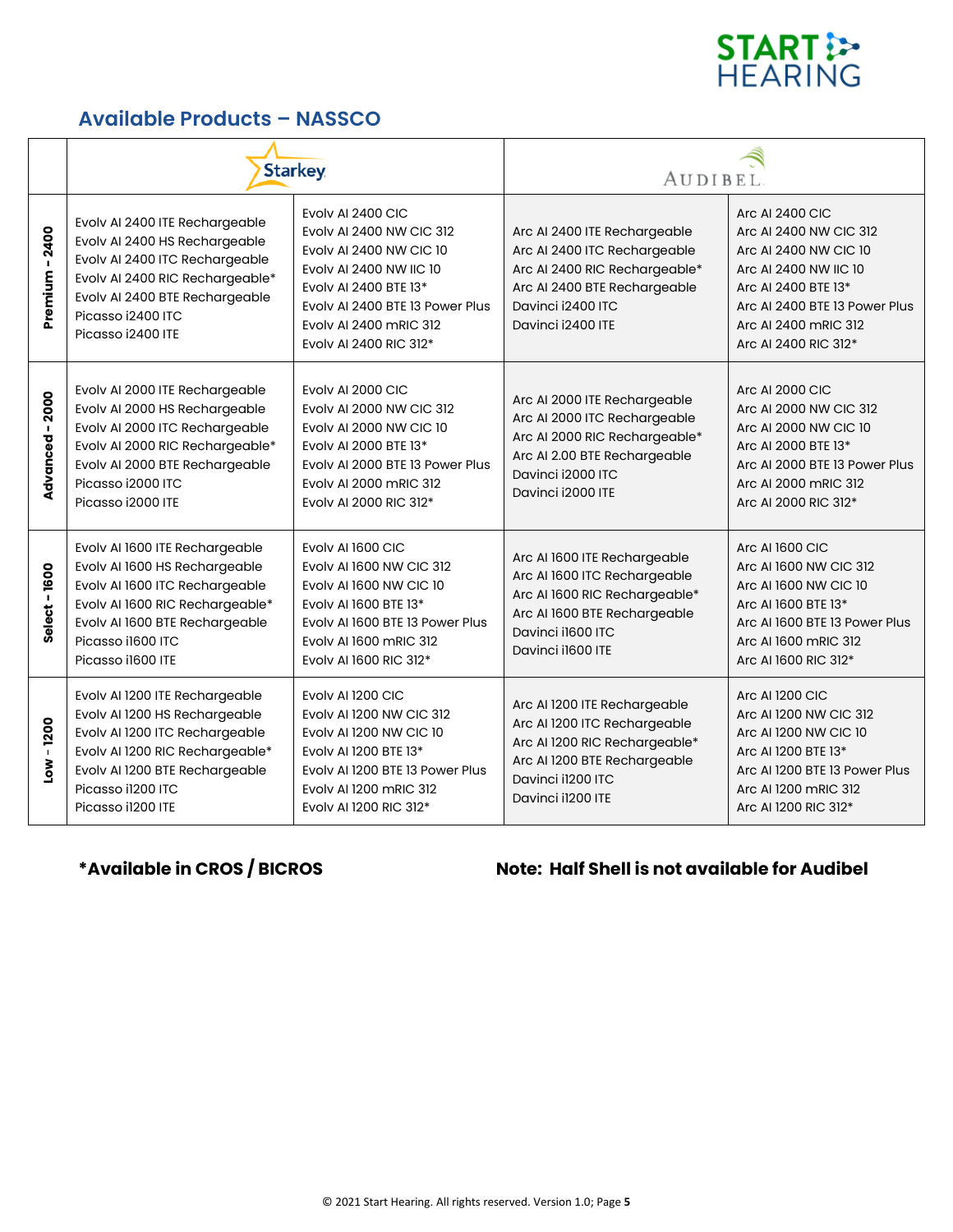

# **NASSCO Work Comp – Claim Worksheet**

| <b>NAJJUU WULK UULIP</b><br><b>Patient Information:</b>                                                                                                                                                                                                                                    |                                                                                                                                        | <b>CRIMIT MANUFALICAL</b>                                                                                                                                               |                                                                                                                                                                                                                                                                              |                      |                                                                     |
|--------------------------------------------------------------------------------------------------------------------------------------------------------------------------------------------------------------------------------------------------------------------------------------------|----------------------------------------------------------------------------------------------------------------------------------------|-------------------------------------------------------------------------------------------------------------------------------------------------------------------------|------------------------------------------------------------------------------------------------------------------------------------------------------------------------------------------------------------------------------------------------------------------------------|----------------------|---------------------------------------------------------------------|
| Name:                                                                                                                                                                                                                                                                                      |                                                                                                                                        |                                                                                                                                                                         |                                                                                                                                                                                                                                                                              |                      |                                                                     |
| Date of Birth:                                                                                                                                                                                                                                                                             | Gender:                                                                                                                                | Male                                                                                                                                                                    | Female                                                                                                                                                                                                                                                                       |                      |                                                                     |
| Address:                                                                                                                                                                                                                                                                                   |                                                                                                                                        |                                                                                                                                                                         |                                                                                                                                                                                                                                                                              |                      |                                                                     |
| City, State, Zip:                                                                                                                                                                                                                                                                          |                                                                                                                                        |                                                                                                                                                                         |                                                                                                                                                                                                                                                                              |                      |                                                                     |
| Phone:                                                                                                                                                                                                                                                                                     |                                                                                                                                        |                                                                                                                                                                         |                                                                                                                                                                                                                                                                              |                      |                                                                     |
| <b>Service Facility Information:</b>                                                                                                                                                                                                                                                       |                                                                                                                                        |                                                                                                                                                                         |                                                                                                                                                                                                                                                                              |                      |                                                                     |
| Provider Name:                                                                                                                                                                                                                                                                             |                                                                                                                                        | Provider NPI:                                                                                                                                                           |                                                                                                                                                                                                                                                                              |                      |                                                                     |
| <b>Service Facility Name:</b>                                                                                                                                                                                                                                                              |                                                                                                                                        | Facility Tax ID:                                                                                                                                                        |                                                                                                                                                                                                                                                                              |                      |                                                                     |
| <b>Service Facility Address:</b>                                                                                                                                                                                                                                                           |                                                                                                                                        | <b>Facility NPI:</b>                                                                                                                                                    |                                                                                                                                                                                                                                                                              |                      |                                                                     |
| City, State, Zip:                                                                                                                                                                                                                                                                          |                                                                                                                                        | Facility Phone:                                                                                                                                                         |                                                                                                                                                                                                                                                                              |                      |                                                                     |
| Contact Name & Email                                                                                                                                                                                                                                                                       |                                                                                                                                        |                                                                                                                                                                         |                                                                                                                                                                                                                                                                              |                      |                                                                     |
| New Hearing Aid Claim Codes (please check)<br>V5200 - Cros Dispensing Fee<br>0<br>V5240 - Bi-Cros Dispensing Fee<br>0<br>V5241 - Monaural Dispensing Fee<br>n<br>V5160 - Binaural Dispensing Fee<br>n<br><b>Accessory Codes:</b><br>V5267 - Accessory Code<br>0<br>Accessory item name(s): | П.<br>$\Box$<br>$\Box$<br>$\Box$                                                                                                       | <b>Service Claim Codes</b><br>$V5011 - Clean / Check$<br>V5013 - Programming<br>V5014 - Hearing Aid Repair<br>V5299 - Repair Re-fit Fee<br>$\circ$<br>all repair claims | V5014 and V5299 are billed together on<br>Date for Service Claim: __________________                                                                                                                                                                                         | LT<br>LT<br>LT<br>LT | <b>Modifier</b><br><b>RT</b><br><b>RT</b><br><b>RT</b><br><b>RT</b> |
| If impressions are being sent, DO NOT email<br>paperwork separately. Please put all required paperwork<br>in the box with the impressions and<br>send to Starkey - ATTN: Start Hearing.                                                                                                    | Hearing.<br>$\Box$<br>$\Box$<br>$\Box$<br>below:                                                                                       |                                                                                                                                                                         | To place orders for replacement earmolds and AP<br>receivers, send claim worksheet with order form to Start<br>V5264 - Replacement Earmold<br>S1002 - Replacement AP Receiver<br>S1001 - Replacement Receiver<br>For replacement standard receivers, fill in the information | LT.<br>LT.<br>LT.    | RT<br>RT<br>RT                                                      |
| Standard orders with required paperwork can be emailed<br>to: claims@starthearing.com                                                                                                                                                                                                      | Left: _______________ Right: ______________<br>Length: ___________ Length: ______________<br>Gain: ____________ Gain: ________________ |                                                                                                                                                                         |                                                                                                                                                                                                                                                                              |                      |                                                                     |